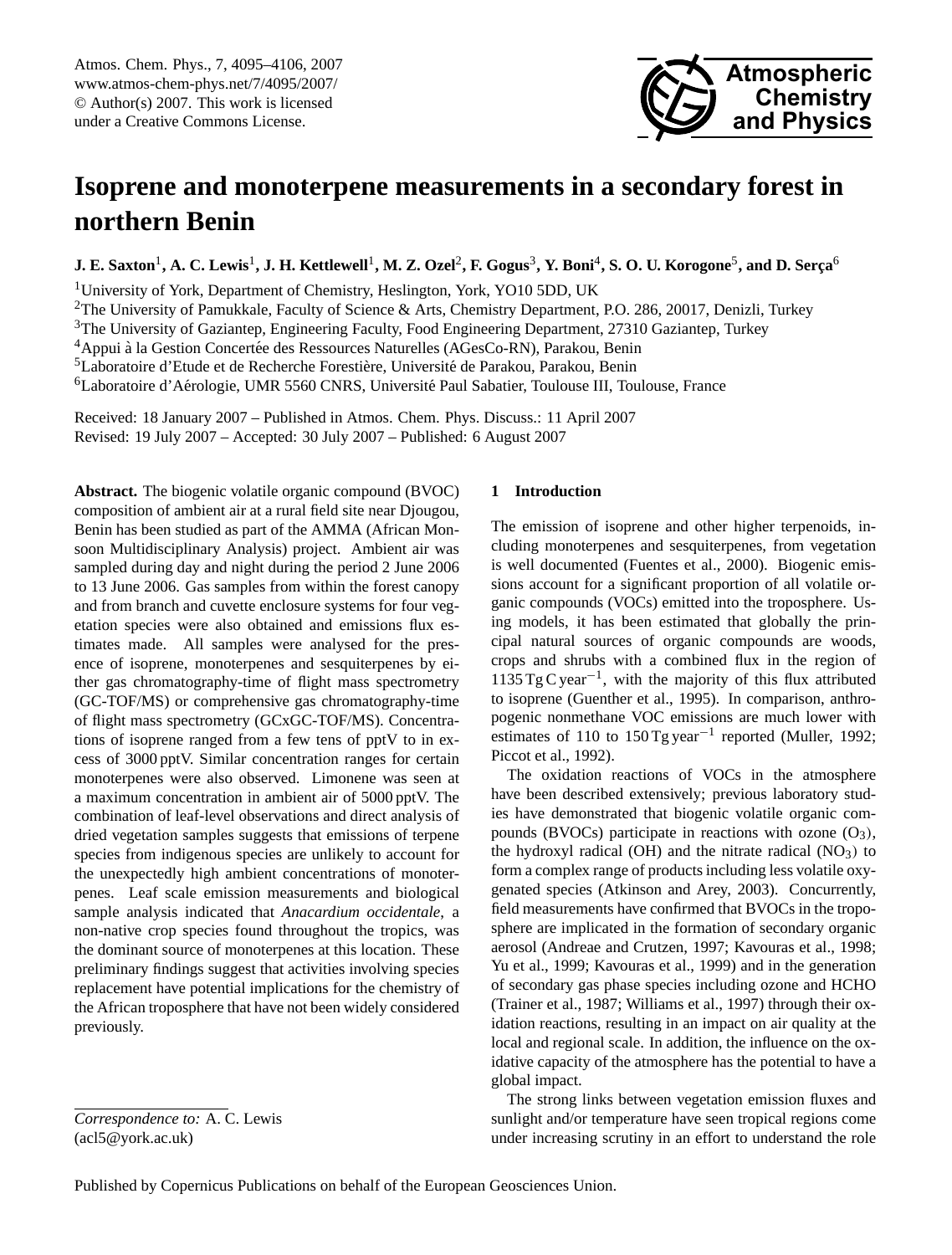

**Fig. 1.** Schematic illustration of survey stations at Nangantchori. The sampling tower (0) and survey stations are indicated.

of BVOC emissions in global tropospheric chemistry and climate, with the Amazon particularly subject to intensive study in recent years (Kesselmeier et al., 2000). The abundance of species found in tropical ecosystems makes the task of defining emissions from vegetation particularly challenging. Most current global BVOC emission inventories are based on model results (Guenther et al., 1995; Guenther et al., 2006) and both qualitative and quantitative data for many regions, including the African regions, are limited. In addition, many BVOC compounds are highly reactive short-lived species and their detection and identification in itself is far from trivial.

Previous work in Africa, including the SAFARI and EX-PRESSO campaigns (Lindesay et al., 1996; Delmas et al., 1999; Swap et al., 2002, 2003), has focussed on southern and central Africa respectively, and particularly on biomass burning which is most common during the dry season. The data on biogenic emissions of vegetation in tropical Africa during the EXPRESSO campaign included ambient air measurements from aircraft and ground-based platforms during the biomass burning season in 1996 (Greenberg et al., 1999), an extensive survey of central African plants and inventory of their isoprene emissions with tentative assessment of other stored VOCs (Klinger et al., 1998), and tower measurements of fluxes carried out at the beginning and end of the wet season in 1996 (Serca et al., 2001). The tower measurements, carried out in a tropical mixed forest, showed that isoprene emission was largely confined to a small number of species, and emissions of monoterpenes were much less significant than isoprene. This was similar to results reported from the Amazon at a remote tropical forest site suggesting that isoprene was the dominant emitted species (Kesselmeier et al., 2000; Kuhn et al., 2002).

The vegetation zones in West Africa range from arid semidesert to moist coastal zones, each with their own predominant species and conditions. Aerosol composition measurements have been reported for carbonaceous aerosol, which included the seasonably variable sources from biomass burning and biogenic emissions, in the Ivory Coast by Cachier et al. (1985), and by Lacaux et al. (1991) during the DECAFE campaign, however gas phase biogenic emissions, particularly in rural areas of West Africa, generally remain poorly defined. The EXPRESSO survey of central Africa identified some species, with a high isoprene emission potential, which are also found in western Africa, but it is known that emissions from vegetation are both species dependent and dependent on the local environmental conditions (Kuhn et al., 2002), and therefore both quantification of isoprene emissions, and the extent of monoterpene and higher terpenoid compound emissions are largely unverified for West Africa. Clearly, it is necessary to assess biogenic emissions in the region further to obtain a more comprehensive picture for tropical Africa.

To complement both the available measurement data and estimates from models, measurements of BVOCs in ambient air and the canopy, and emissions from vegetation were carried out at a field station in northern Benin, a region characterised by woodlands and savannas, during one of the intensive phases (monsoon onset period 2 June 2006 to 13 June 2006) of the African Monsoon Multidisciplinary Analysis (AMMA) project. Samples of leaves from selected grass and tree species were also collected for direct analysis of biological volatile content and in particular for the presence of terpenoid compounds. The results presented here provide some insight into the diurnal, temperature and speciesspecific emissions of isoprene and monoterpenes for plant species commonly found in this vegetation zone.

#### **2 Experimental**

#### 2.1 Site description

Measurements were carried out in northern Benin at Nangantchori (09◦38.84 N, 001◦44.46 E), located 10 km east of Djougou, at one of the sites forming the AMMA Oueme mesoscale site. The site was located in a clearing surrounded by secondary woodland, cultivated crops and fallow that had been subjected to some small-scale vegetation burning within the preceding five years. The nearest road was the Djougou to Parakou road and was located less than 0.5 km from the site. This site lies within a Southern Sudanian vegetation-type zone characterised by woodland savannah comprising *Isoberlinia* species<sup>[1](#page-1-0)</sup>. A summary of the most prevalent species found at this site, with an estimate of the density, is shown in Table 1. A schematic showing the general layout of the site and the location of the survey plots is shown in Fig. 1.

<span id="page-1-0"></span><sup>1</sup>Atlas of natural and agronomic resources of Niger and Benin, [http://www.uni-hohenheim.de/](http://www.uni-hohenheim.de/~atlas308/a_overview/a3_1/html/english/nframe.htm)∼atlas308/a overview/a3 1/ [html/english/nframe.htm](http://www.uni-hohenheim.de/~atlas308/a_overview/a3_1/html/english/nframe.htm)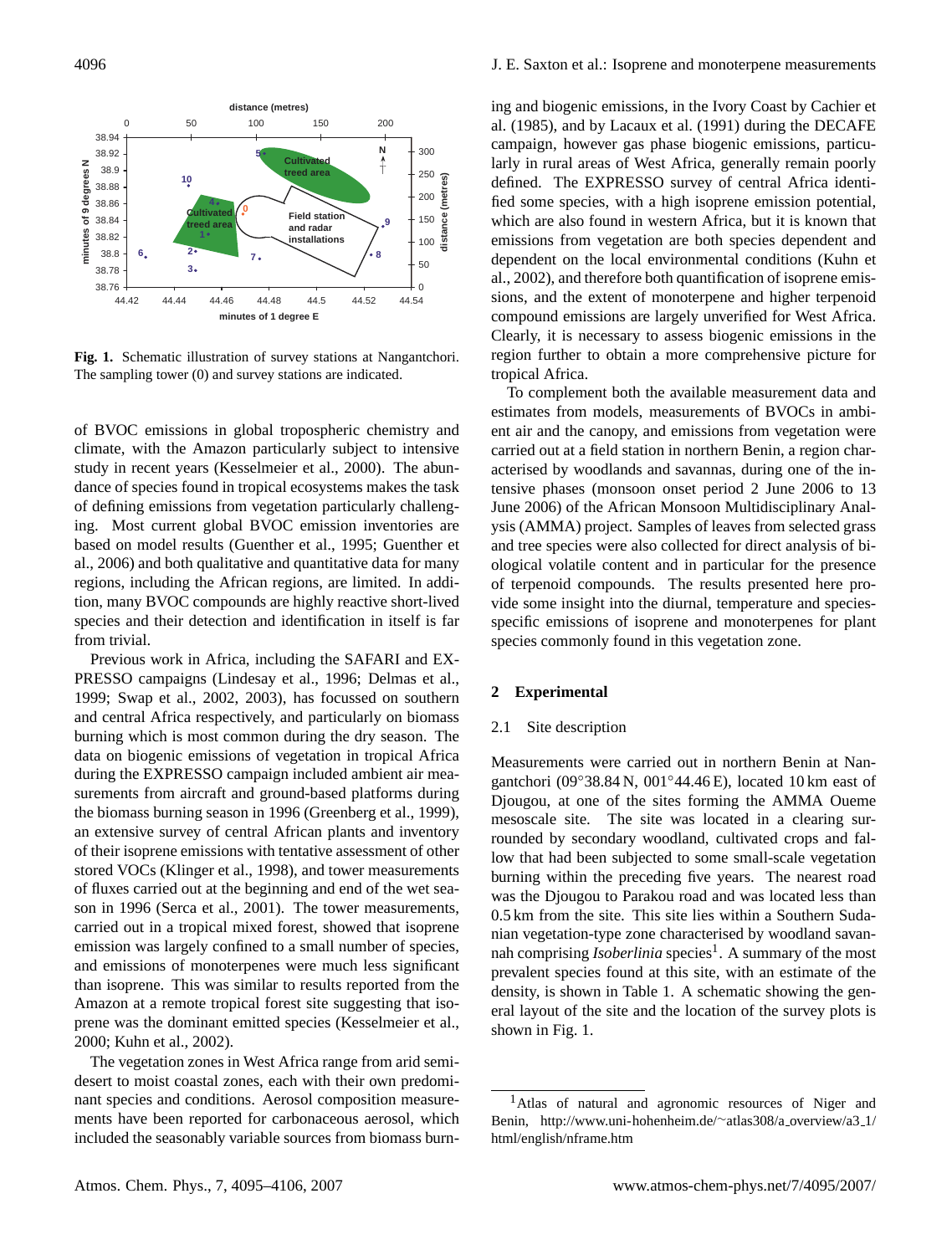| Vegetation type   | Species                  | Stations at which present <sup>4</sup>                   |
|-------------------|--------------------------|----------------------------------------------------------|
| Trees and shrubs  | Anacardium occidentale   | $1(10\%)$ , 4 (30%), 5 (30%), 9 (20%), 10                |
|                   | Burkea africana          | $1, 2$ (3%), 3, 5, 6, 7 (2%)                             |
|                   | Daniellia oliveri        | $1$ (30%), 2 (15%), 3 (10%), 4 (40%), 5 (25%), 6,        |
|                   |                          | 7 (3%), 8 (25%), 9 (5%), 10 (15%)                        |
|                   | Isoberlinia doka         | $1(4\%)$ , $2(40\%)$ , $3(30\%)$ , $6(45\%)$ , $7(60\%)$ |
|                   | Parkia biglobosa         | $5, 7, 8(5\%)$ , $9(20\%)$                               |
|                   | Vitellaria paradoxa      | $1(30\%)$ , 2, 4, 5, 6, 7, 8 (15%), 9 (15%), 10 (30%)    |
|                   | Annona senegalensis      | $1, 3, 4$ (10%), 5, 6, 7, 8 (5%), 9                      |
|                   | Byrsocarpus coccineus    | $6, 8(2\%)$ , 9                                          |
|                   | Cochlospermum planchonii | $1(2\%)$                                                 |
|                   | Entada africana          | $1(2\%)$ , $2(10\%)$ , $3, 6(5\%)$ , $7, 9$              |
|                   | Fluggea virosa           | 1, 5 (5%), 8 (20%), 9                                    |
|                   | Lanea acida              | $1, 2$ (3%), 3, 6 (2%), 7                                |
|                   | Monotes kerstingii       | $3(5\%)$ , 6 $(5\%)$ , 7 $(7\%)$                         |
|                   | Opilia amentacea         | $2, 3, 6$ (32%), 7 (10%), 8                              |
|                   | Parinari curatellifolia  | $2, 3, 6$ (5%), 8                                        |
|                   | Piliostigma thoningii    | 10(4%)                                                   |
|                   | Stereospermum kunthianum | $6(2\%)$ , 10                                            |
|                   | Tectona grandis          | $9(10\%)$                                                |
|                   | Uapaca togoensis         | $1, 3, 6$ (12%), 7                                       |
| Herbaceous plants | Andropogon gayanus       | $1(15\%), 4, 5(5\%), 6(5\%), 7(5\%), 8(10\%)$            |
|                   | Dactylotenium aegyptium  | $10(30\%)$                                               |
|                   | Andropogon chinensis     | $2, 3(10\%)$ , 6(5%), 7(5%)                              |
|                   | Andropogon schirensis    | $2(20\%)$ , $3(20\%)$ , $6(20\%)$ , $7(10\%)$            |
|                   | Brachiaria falcifera     | $1(3\%)$ , 2, 3, 5, 8 (10%), 9 (10%), 10                 |
|                   | Brachiaria serrata       | $3, 6(5\%), 7(5\%)$                                      |
|                   | Brachiaria villosa       | $4(10\%)$                                                |
|                   | Hyperthelia dissoluta    | $1, 4, 5$ (30%), 10                                      |
|                   | Hyparrhenia involucrata  | 1(20%)                                                   |
|                   | Hyparrhenia smithiana    | 2 (5%), 3 (25%), 6, 7 (25%)                              |
|                   | Imperata cylindrica      | $1, 4$ (5%), 5 (5%), 8 (5%)                              |
|                   | Monocymbium ceresiiforme | 6(5%)                                                    |
|                   | Schizachyrium sanguineum | $3, 6(5\%), 7(5\%)$                                      |
|                   | Setaria pumila           | 8, 10 (3%)                                               |
|                   | Sporobolus pyramidalis   | $1(1\%)$ , 8                                             |
|                   | Tridax procumbens        | 4, 10 (20%)                                              |
|                   | Urelytrum muricatum      | 7(4%)                                                    |

**Table 1.** Incidence of the most prevalent species at Nangantchori field site.

<sup>4</sup> For species that are dominant at a particular station, an estimate of ground cover is shown in parentheses beside the station identification number. Station identification numbers correspond to the locations shown in Fig. 1.

## 2.2 Sample collection

Gas samples were collected onto stainless steel thermal desorption tubes filled with Carbopack B, Carbopack C and Carbosieve SIII (Supelco, Bellefonte, PA, USA). During storage and transportation, before and after sampling, tubes were sealed with brass Swagelok fittings with nylon ferrules. Tubes were stored at ambient temperature off-site and transported back to the UK for analysis by GC-TOF/MS or GCxGC-TOF/MS. Toluene  $D_8$  internal standard (30 mL, 52 ppb) supplied by Spectra Gases (Alpha, NJ, USA) was added to samples and blank tubes prior to processing. Each tube was desorbed at 220 to 250◦C under a helium flow (BOC gases, Guildford, UK) for four minutes onto an identical clean adsorbent tube. A condenser in an ice-water bath was placed between the two tubes to trap out water collected on the sample tubes. The efficiency of analyte transfer was 83 to 96%, with the caveat that these values represent dry gas standard samples because evaluation of wet samples was not possible.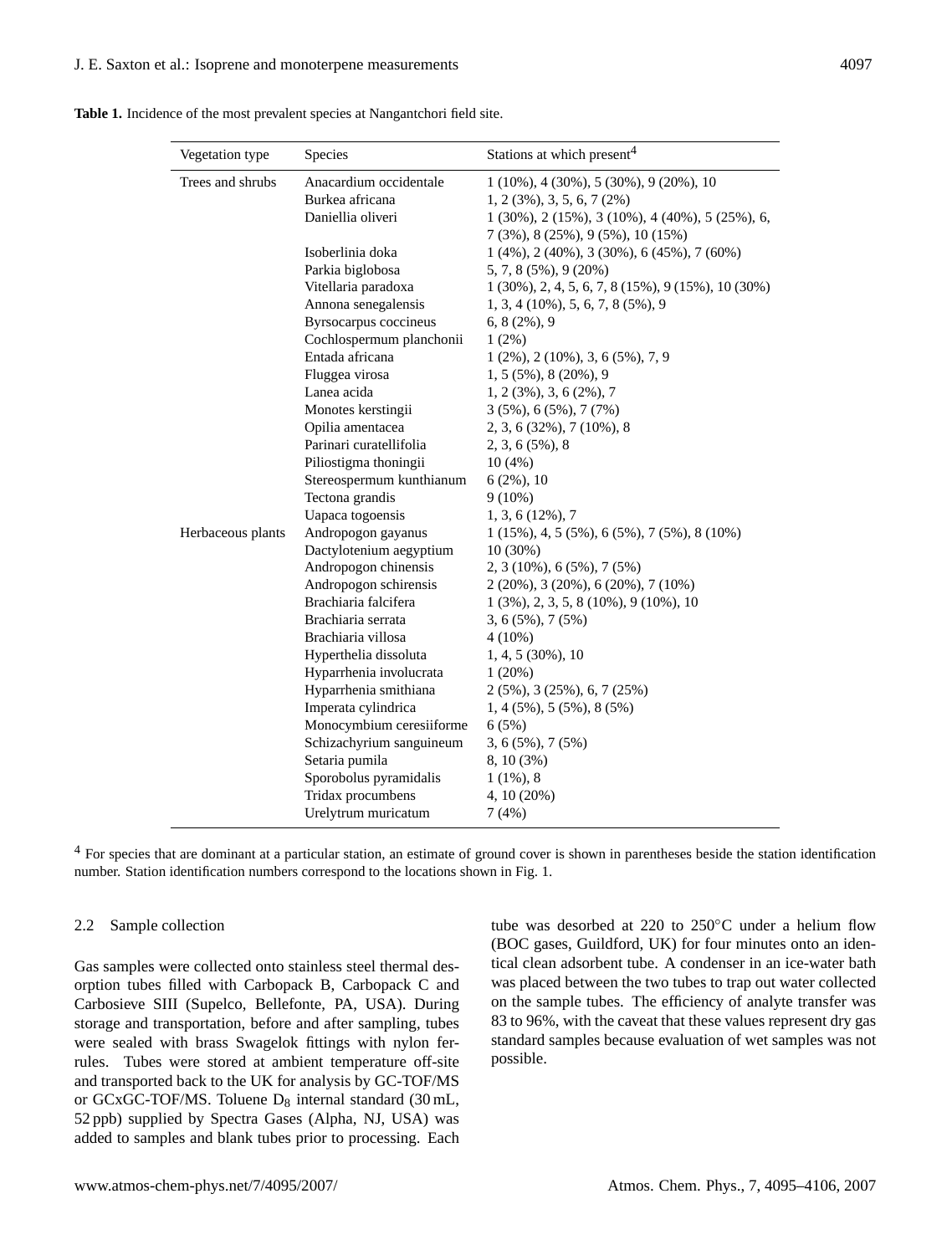## 2.2.1 Ambient air samples

An air inlet was suspended at a height of either 2.5 m or 5 m above ground in a compound surrounded by vegetation. A quartz fibre filter (Whatman International, Maidstone, UK) was placed on the inlet to prevent particulate material entering the sampling line. The filter was changed periodically. Air was drawn through Teflon tubing  $(1/8"$  o.d.) to the pump and sampling unit housed indoors a distance of less than 15 m from the location of the suspended inlet. A cold finger (glass and stainless steel condenser held in an ice bath) was employed to reduce the humidity of the air passing through a potassium iodide (KI) trap and into the sample tubes. The KI ozone scrubber consisted of 100 to 200 mg solid material held in a short length of Teflon tubing using silanised glass wool. The KI trap was changed twice a day. No significant loss of monoterpene species was observed during method development when this arrangement was used. The tubes were housed in a sampling unit containing a mass flow controller (MKS Instruments Ltd, Altrincham, UK), 16 position stream selecting valve (valvco VIVI, Switzerland) and a thermostatically controlled block held at 20 to 30◦C. Sample flow rates, pressures and temperature for each sample were recorded using an internal Campbell data logger. Samples (1.5 to 3 L depending on experiment) were collected at flow rates over the range 30 to 75 mL min<sup>-1</sup>.

## 2.2.2 Canopy samples

A sample tube inlet was suspended over a tree branch typically 8 to 10 m above ground level. Air was drawn through Teflon tubing  $(1/4'' \text{ o.d.})$  at a flow rate of  $100 \text{ ml min}^{-1}$ , set using a needle valve assembly. An ozone scrubber was placed in-line before the sample tube. Each sample was collected for 20 min.

## 2.2.3 Branch and leaf enclosure measurements

Branch enclosure measurements were carried out using a 100L Tedlar bag (SKC Limited, Dorset, UK). Small branches were selected to minimise contact between the vegetation and the walls of the bag. The bag was inflated with ambient air at a rate of approximately  $3 L \text{min}^{-1}$  that was pumped through a hydrocarbon trap to remove hydrocarbons in the in-flowing air. Sampling was carried out after a period of one hour to allow stabilisation of the system. Air was drawn out of the bag onto adsorbent tubes at a flow rate of 100 mL min−<sup>1</sup> using a second pump. Samples were collected for 30 min. The temperature inside and outside the bag was monitored simultaneously. The temperature difference between the inside and outside of the bag was always less than 2 ◦C. The number of leaves on sampled branches was counted and representative leaves taken from each branch after sampling for drying and weighing.

A leaf cuvette constructed from Perspex using Neoprene to create a seal for the leaf chamber was used to determine leaf level emissions. The leaf cuvette was suspended from neighbouring branches to reduce stress on the sampled area. Sampling was carried out on selected leaves exposed to shade or full sunlight and that showed no visible signs of leaf injury. Ambient air was pumped into the cuvette through a hydrocarbon trap at a rate of 100 mL min−<sup>1</sup> . An equilibration period of 15 to 30 min was allowed to elapse before sampling took place. The collected outflow from the cuvette was 50 mL min−<sup>1</sup> (the remaining gas flow vented outwards from the cuvette) and samples were collected onto tubes for 20 to 30 min. The temperature inside the cuvette was monitored throughout sampling and was elevated compared to ambient temperature. A maximum difference of 13◦C between inside and outside the cuvette was measured during sampling.

## 2.3 Chromatographic analysis

#### 2.3.1 Adsorption tube analysis

Sample tubes were desorbed using an ATD 400 unit (Perkin-Elmer, Norwalk, CT, USA). Each tube was desorbed under a helium flow of approximately 60 mL min−<sup>1</sup> at 350◦C for 5 min. Volatile compounds were cryofocused on a dual graphitized carbon black and carbon molecular sieve trap (Perkin Elmer) at  $-30^{\circ}$ C, which after primary tube desorption was rapidly heated at a rate of  $40^{\circ}$ C s<sup>-1</sup> to 325<sup>°</sup>C and held for 30 min. The desorbed volatiles were transferred to the GC column through a heated deactivated fused-silica line at 215◦C.

Quantification was achieved using clean adsorption tubes to which toluene  $D_8$  and a gas standard containing isoprene, α-pinene, β-pinene and limonene (CK Gas Products Limited, Hook, Hampshire, UK) were added. Chromatographic retention and quantification of limonene in the gas standard was confirmed using individual standards of  $\alpha$ -pinene, camphene, β-pinene and limonene prepared in methanol solutions and injected onto clean adsorption tubes under a flow of helium (100 mL min−<sup>1</sup> ). Standards were run for every 20 to 30 sample tubes analysed. Peak areas were corrected for instrument and handling backgrounds. Instrument backgrounds for isoprene and terpene compounds were assessed using clean tubes run after each set of standards and interspersed between sample tubes. Unsampled tubes were kept as field blanks to measure contamination during handling. Backgrounds ranged from less than 5 to 15 pptV for the instrument to a maximum of 20 to 110 pptV for an uncapped handling blank. Based on measurements of the gas standards, the precision was estimated to be 22 to 34% (CV) and accuracy 5%.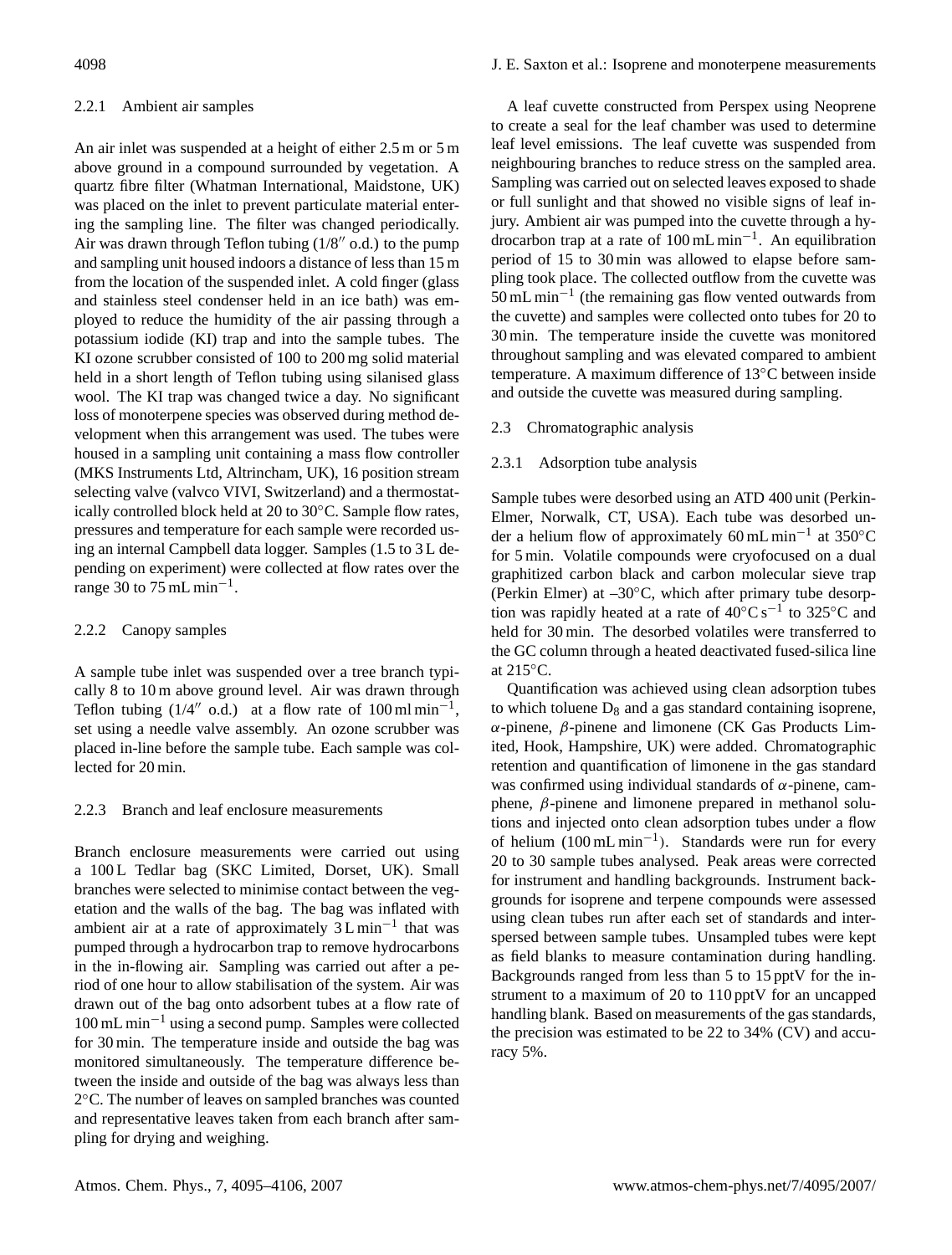#### 2.3.2 Direct thermal desorption measurements

The volatile organic content of biological samples was assessed using direct thermal desorption (DTD) and chromatographic analysis coupled to mass spectrometry. DTD was carried out using either an ATD 400 unit (Perkin-Elmer) for GC-MS or directly in a quartz inlet liner for GCxGC-MS. This methodology follows that developed by Ozel et al.  $(2007)^2$  $(2007)^2$  $(2007)^2$  for the characterisation of essential oil content within biological matrices. Although little used in atmospheric analysis, a broad correlation might be expected to exist in terms of speciation between high emissions and the presence of monoterpenes within the biological matrix. We exploit this method here as a means of probing potentially more reactive species that may be lost on atmospheric or enclosure sampling.

Using the ATD, dry biological samples (2 to 5 mg) were introduced into a stainless steel tube (desorption cartridge, 89 mm $\times$ 4.5 mm I.D.  $\times$ 6.5 mm O.D.), and heated under a helium flow at 150◦C for 5 min. This temperature is selected as one which is a compromise between efficient extraction and the minimisation of browning reactions (Ozel et al, 2006). Thermally extracted volatile compounds were cryofocused using a dual graphitized carbon black and carbon molecular sieve trap (Perkin Elmer) at  $-30^{\circ}$ C, which after the primary desorption was rapidly heated at a rate of  $40^{\circ}$ C s<sup>-1</sup> to 325°C and held for 30 min. The desorbed volatiles were transferred to the GC column through a heated fused-silica line at 215◦C.

## 2.3.3 GC

The GC–TOF/MS system consisted of an HP 6890 (Agilent Technologies, Palo Alto, CA, USA) gas chromatograph and a Pegasus III TOF-MS (LECO, St. Joseph, MI, USA). The column was a non-polar methyl polysiloxane DB5 type (60 m×0.25 mm i.d. ×1  $\mu$ m film thickness) from J&W Scientific (Folsom, CA, USA). Helium (99.9999% BOC gases) was used as a carrier gas. The initial temperature of the column was 35◦C for 7 min and the subsequent temperature programme was a heating rate of 15 $^{\circ}$ C min<sup>-1</sup> until 240 $^{\circ}$ C was reached and held for 10 min. Detection was via TOF/MS with 70eV electron impact ionisation. The mass spectrometer used a push plate frequency of 5 kHz, with transient spectra averaging to give unit resolved mass spectra between 35 and 350 amu at a rate of 50 spectra s−<sup>1</sup> . Mass spectra were compared against the NIST '98 (National Institute of Standards and Technology, Gaithersburg, MD) mass spectral library. Compound identification was also informed by the use of authentic standards and the use of published Kovat's retention indices.

## 2.3.4 Comprehensive GC

The GCxGC–TOF/MS system consisted of an HP 6890 (Agilent Technologies) gas chromatograph and a Pegasus III TOF-MS (LECO). The first column was a non-polar HP5  $(30 \text{ m} \times 0.32 \text{ mm})$  i.d.  $\times 0.25 \mu \text{m}$  film thickness, Agilent Technologies) and the second column was a BP50 (SGE, Ringwood, Australia) housed in a secondary oven within the GC oven. A liquid nitrogen cooled gas jet midpoint modulator was used to enable two-dimensional separations. Helium (BOC gases) was used as a carrier gas. The initial temperature of the first column was 40◦C for 0.5 min and the subsequent temperature programme was a heating rate of 5◦C min−<sup>1</sup> until 200◦C was reached and held for 10 min. The initial temperature of the second column was 55◦C for 0.5 min and the subsequent temperature programme was a heating rate of 5<sup>°</sup>C min<sup>-1</sup> until 215<sup>°</sup>C was reached and held for 10 min. Peak identification was made using TOF/MS with electron impact ionisation. The mass spectrometer used a push plate frequency of 5 kHz, with transient spectra averaging to give unit resolved mass spectra between 35 and 300 amu at a rate of 50 spectra s<sup>-1</sup>. Mass spectra were compared against the NIST '98 (National Institute of Standards and Technology, Gaithersburg, MD) mass spectral library.

## **3 Results and discussion**

#### 3.1 BVOC ambient concentrations

#### 3.1.1 Isoprene

Isoprene was observed in ambient air samples taken at the site throughout the measurement period. Mean concentrations ranged from a few tens to hundred of pptV during darkness in the early hours of the morning, to in excess of 1000 pptV during daylight hours, peaking during the middle of the day and being sustained through the afternoon. After sunset, concentrations generally reduced to less than 500 pptV (Fig. 2). The range of concentrations measured varied widely; minimum detected concentrations were a few tens of pptV (limit of detection 5 pptV) and a maximum ambient air concentration of over 3000 pptV, sampled close to noon, was observed. These values are similar in magnitude to the isoprene concentrations 730–1820 pptV reported by Serça et al. (2001) for the tropical forest of Northern Congo. Recently published data for isoprene emissions indicate that those originating in West Africa in the summer months (wet season) are less than half of the levels predicted for the Amazon (Guenther et al., 2006), and therefore comparatively, a lower impact on the oxidative capacity of the troposphere is expected. Isoprene emission from vegetation is currently considered to be dependent on photosynthetic processes and hence light. A diurnal cycle of ambient isoprene concentrations was clearly observed during this campaign (Fig. 2a) but significant levels of isoprene were observed during hours

<span id="page-4-0"></span> ${}^{2}$ Ozel, M. Z., Gogus, F., and Lewis, A. C.: Composition of *Eucalyptus camaldulensis* volatiles using direct thermal desorption coupled with comprehensive two-dimensional gaschromatography-time-of-flight mass spectrometry, J. Chromatographic Sci., submitted, 2007.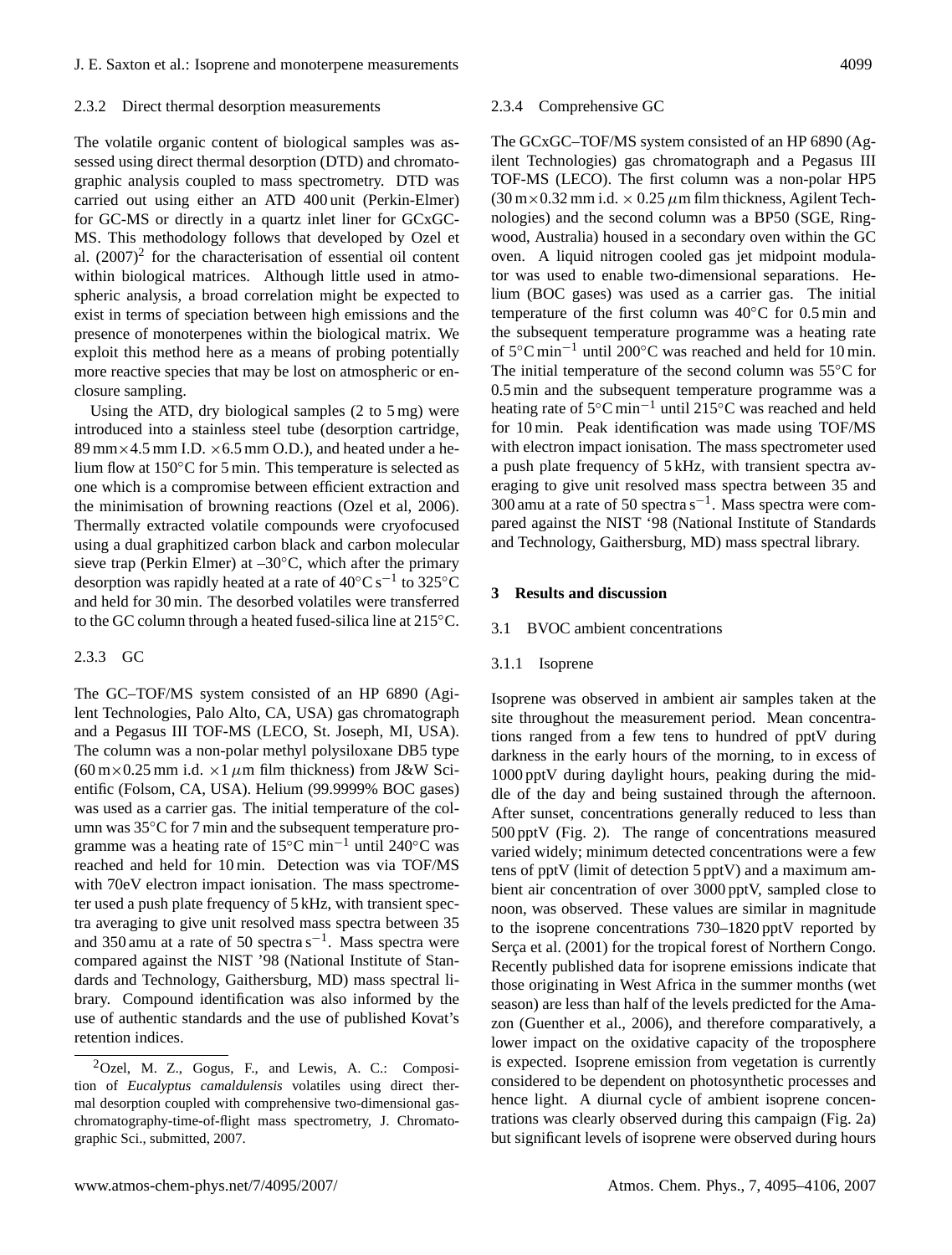

**Fig. 2. (a)** Mean, maximum and minimum concentrations of isoprene measured in ambient air between 7 and 13 June 2006 at Nangantchori, near Djougou, Benin. **(b)** Variation in diurnal isoprene concentrations sampled over 30 min (samples from 13 June 2006 only) or one hour periods with light intensity and temperature.

of darkness. Although isoprene emissions are generally expected to be close to zero soon after sunset (Guenther et al., 1991), the levels of OH radical also decrease at night and thus the isoprene lifetime in air is increased from an hour to over five hours if levels of nitrate radicals remain low (assuming an OH daytime concentration of  $2 \times 10^6$  molecules cm<sup>-3</sup>). The observed levels of isoprene during the early part of the night were therefore considered consistent with the expected pattern for isoprene ambient air concentrations in a humid rural environment.

Emissions are also known to be sensitive to ambient temperature, a factor that has been incorporated into many emissions models in addition to light. A correlation between isoprene concentration and ambient air temperature was observed (Fig. 2b). The highest ambient concentrations of isoprene were only recorded when the ambient temperature was above 25◦C which is consistent with the predictions of the model developed by Guenther et al. (1993). Several explanations for temperature sensitivity have been proposed, particularly with respect to plant protection benefits (Sharkey and Yeh, 2001; Penuelas et al., 2005) but further discussion of these is beyond the scope of this work.



**Fig. 3. (a)** GCxGC chromatogram of ambient air sample taken at Nangantchori on 13 June 2006 between 13:12 and 13:42 (local time) showing monoterpenes (purple box) and sesquiterpenes (white box). The inset indicted with an arrow shows the sesquiterpene region at higher contrast for clarity. **(b)** GCxGC chromatogram of the *Anacardium occidentale* measured using direct thermal desorption. The sesquiterpene region of the chromatogram is shown for comparison with the ambient air sample.

The sample inlet on the tower was located approximately 5 to 50 m from the densest areas of vegetation surrounding the compound. Sampling was also carried out within the canopy itself at a distance of approximately 100 m from the tower. The isoprene levels within the native species canopy were comparable with ambient air measurements made at the tower. Concentrations ranged from a few tens of pptV to a maximum of over 500 pptV around noon. These slightly lower concentrations can be attributed to the disproportionate influence from the species in which the inlet was suspended. Wind speeds were generally very low causing still conditions and a reduction in mixing of air pockets between the densely covered and more open areas around the site, therefore it is possible that if the plant in which the inlet was suspended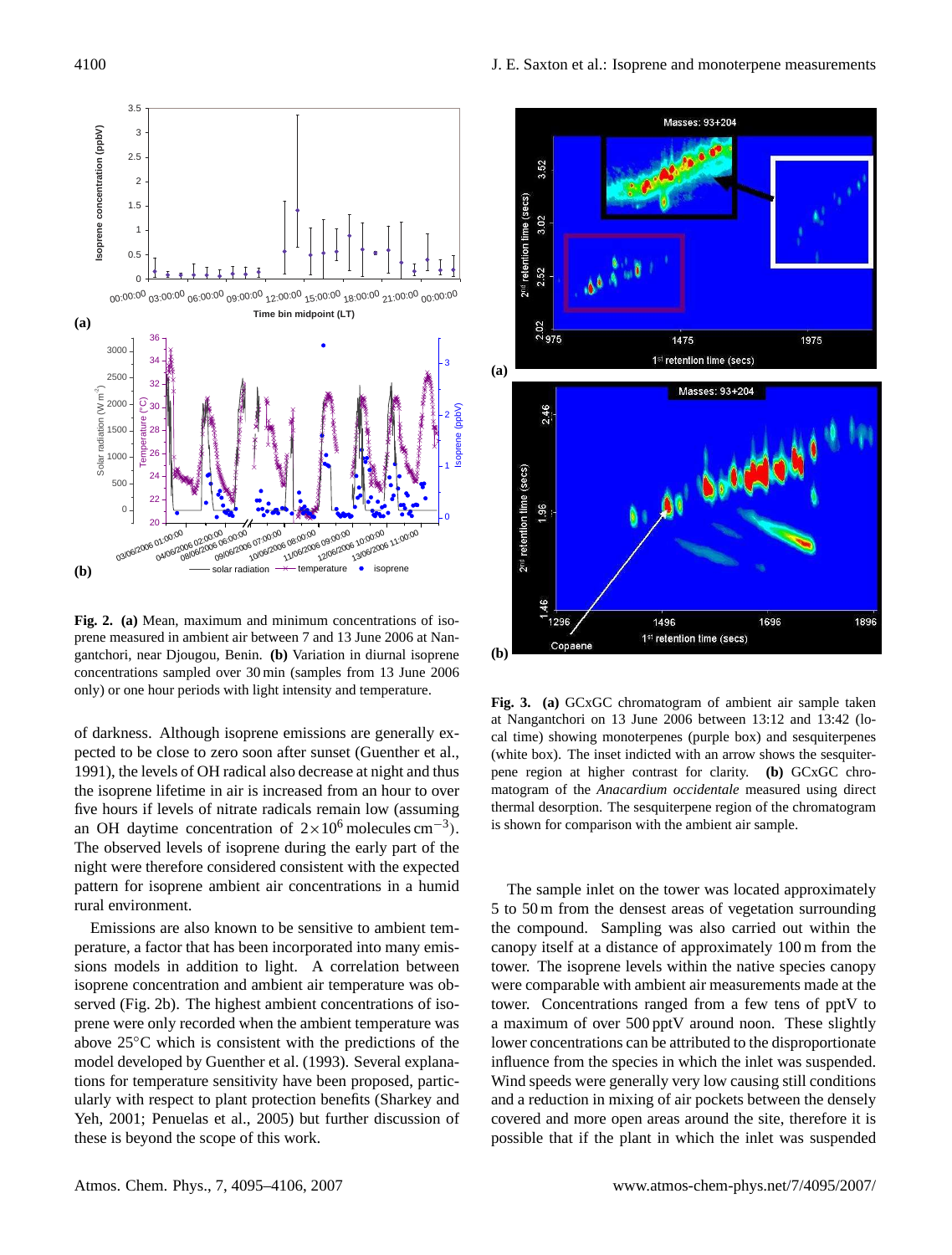

**Fig. 4.** Concentrations of α-pinene, β-pinene and limonene in ambient air at Nangantchori, near Djougou, Benin during diurnal sampling in the period 8–13 June 2006. The samples were taken over 30 min (13 June 2006 only) or one hour periods and the points represent the mid-point of each sample period.

was not a high isoprene emitter, apparently low levels would occur in this very local environment. Klinger et al. (1998) found in central Africa that many species are not isoprene emitters and that isoprene emission is not consistent across all members of a species.

#### 3.1.2 Monoterpenes

Several monoterpenes including  $\alpha$ -pinene, camphene,  $\beta$ pinene, p-cymene and limonene were detected in ambient air at this site. In addition, a number of unidentified species including monoterpene and sesquiterpene type structured compounds (Fig. 3) were found in the ambient air samples collected. Definitive identification of the specific compounds detected was limited by the lack of authentic standards and low confidence in library matching due to structural similarities within this class of compounds. Figure 4 shows ambient concentrations of α-pinene, β-pinene, and limonene during day and night from samples taken during the period 7 to 13 June 2006. The general background level was of the order of a few hundred pptV for each monoterpene species and there is a general diurnal variation for limonene and β-pinene.

GCxGC analysis air samples collected over shorter periods (30 min) also showed traces of several compounds whose chromatographic retention, estimated from Kovat's retention indices, and mass spectrum library identification were consistent with oxygenated terpenoid compounds such as camphor and menthol. Little further evidence of these oxygenated species was seen in other ambient air samples. The amounts of the compounds detected were small and conclusive identification of these analytes was not attained. Oxygenated species tend to have a higher solubility in water than terpenes (Graedel, 1979) and the ambient air was humid (relative humidity 50 to 100%) throughout the measurement period with several millilitres of water trapped out of the sample line each day. It is possible therefore that these species may be lost to condensed water during sample collection or during the transfer of collected samples between wet and dry sample tubes. In addition, it is known that significant errors associated with the quantification of reactive and oxygenated compounds can arise (Larsen et al., 1997). The oxygenated species found here were not quantified due to uncertainty in their quantitative transfer.

The observed monoterpene concentrations were typically higher than those recorded by Serça et al. (2001) in Northern Congo (less than 20 pptV). Previously in tropical regions,  $\alpha$ pinene has been found to be the dominant monoterpene in ambient air, reflecting the ubiquitous nature of its emission. The results here indicate ambient air concentrations of  $\alpha$ pinene are similar to those recorded for  $\beta$ -pinene. Samples collected within the canopy, that comprised native species, contained similar levels of  $\alpha$ -pinene to the ambient air samples, but concentrations of  $\beta$ -pinene and limonene were generally lower in the canopy measurements. The expected lifetime of  $\alpha$ -pinene (approximately 3 h based on 24 h average OH and O<sub>3</sub> concentrations of  $5.5 \times 10^5$  molecules cm<sup>-3</sup> and  $7 \times 10^{11}$  molecules cm<sup>-3</sup> respectively) is comparable with other commonly observed species such as  $\beta$ -pinene, and isoprene (4 to 5 h using the same parameters). This, combined with low wind speed during sampling, suggested that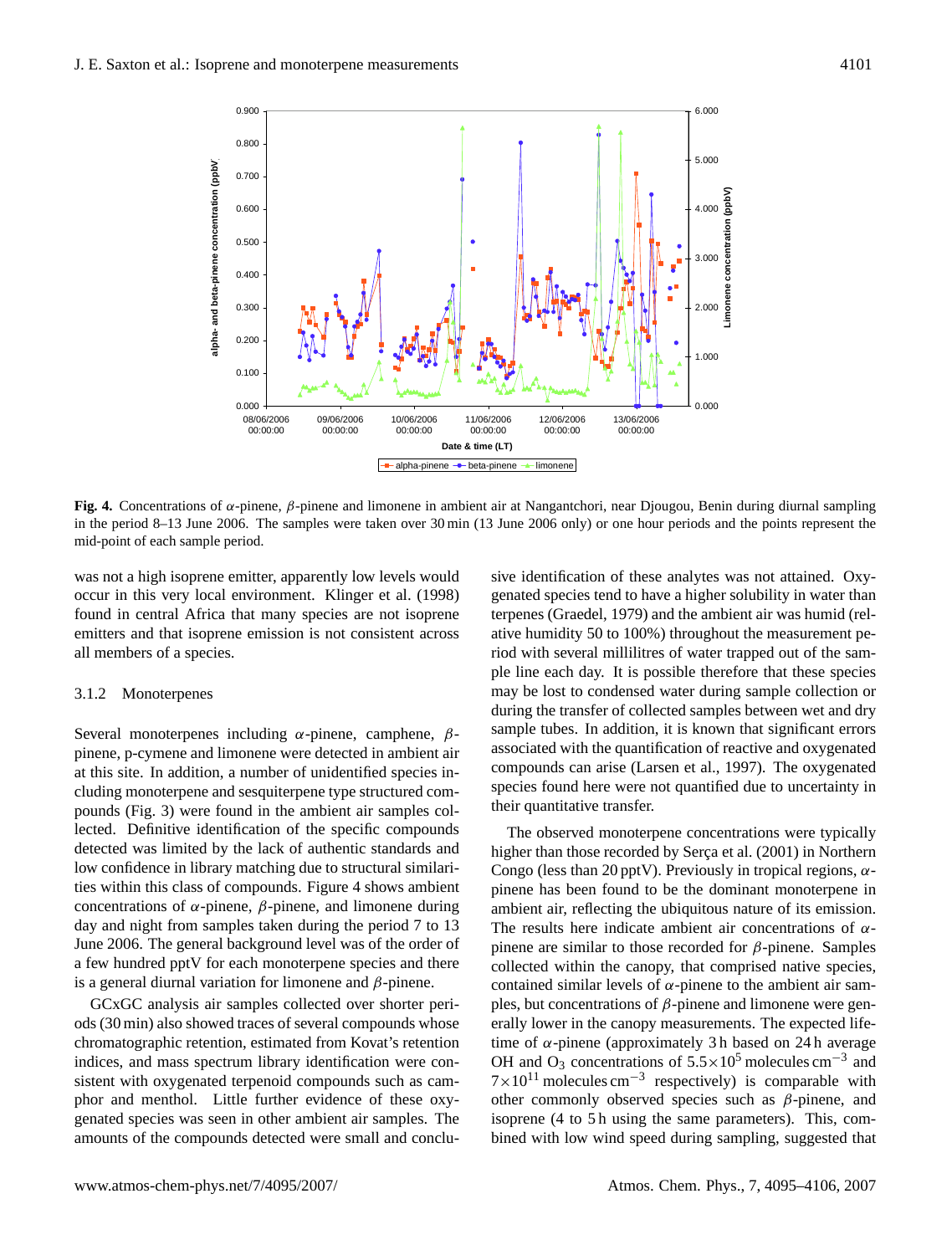the ambient air composition was strongly influenced by the vegetation closest to the air inlet.

The highest concentrations in ambient air of any species quantified were recorded for limonene. Limonene has a short atmospheric lifetime of less than 2 h (assuming 24 h average OH and O<sub>3</sub> concentrations of  $5.5 \times 10^5$  molecules cm<sup>-3</sup> and  $7 \times 10^{11}$  molecules cm<sup>-3</sup> respectively) and concentrations varied widely from tens of pptV to over 5000 pptV, with the largest variation observed during daylight hours and into the early evening. These observations can not be explained solely by the prevailing meteorological conditions (e.g. a strong emitter from a particular wind sector) at the time of sampling and may therefore also be influenced by more complex photochemical processes and competing reactions occurring in daylight hours, coupled with changes in the environmental factors that promoted limonene emissions. In contrast to these results, in the Amazon no single monoterpene species was found to be present at a higher concentration than isoprene at any time during the day, with total monoterpenes less than 1000 pptV (Kesselmeier et al., 2000). The Amazon region is generally considered to have higher monoterpene emissions than West Africa but clearly there are some local influences at this Benin site that have not been previously predicted.

Emissions of terpene species arise due to a number of varying factors including temperature, sunlight exposure and sample specific factors such as age and location (Fehsenfeld et al., 1992). There was a weak correlation between measured limonene concentration and air temperature similar to that seen for isoprene. No further correlations with other measured meteorological factors were observed.

#### 3.2 Emissions sources

Isoprene and monoterpenes are relatively reactive species with atmospheric lifetimes ranging from minutes to hours. Limonene has a shorter atmospheric lifetime than  $\alpha$ -pinene and this relatively short lifetime combined with the lack of degradation products found in the samples suggested a local source. In-canopy losses have been shown to occur for highly reactive species (Ciccioli et al., 1999) and therefore sources from open areas could dominate. Wind speeds were very low (less than 200 cm s−<sup>1</sup> ) during the measurement period except for very brief periods of a few minutes duration immediately prior to rain storm events. In such calm conditions, the true wind direction is difficult to ascertain and the individual influence of plant species in different sectors could not be detected in the ambient air samples using meteorological data.

A comprehensive vegetation survey (Table 1) provided an assessment of the dominant species present around the sampling site. The species recorded included *Burkea africana*, *Daniellia oliveri* and *Isoberlinia doka*, members of the *Caesalpiniaceae* family, which are potential isoprene emitters (Klinger et al., 1998). Klinger et al also reported that a more limited number of plant families contained stored VOCs, a classification that included monoterpene compounds. The primary families identified were *Annonaceae* and *Asteraceae* which were not found at this site. However, *Mangifera indica* (mango) was found to contain stored monoterpenes and falls within the family *Anacardiaceae* (Klinger et al., 1998). *Anacardium occidentale* (cashew) is also a member of this family and was the dominant species in cultivated sectors around the site and especially close to the air inlet (Fig. 1). *Anacardium occidentale* is a crop species originating in South America but now grown widely in tropical regions of Africa and Asia.

Using branch and leaf enclosures, emissions from several of the dominant species found around the site were estimated (Table 2), including *Isoberlinia doka*, *Burkea africana*, *Vitellaria paradoxa* and *Anacardium occidentale*. It is clear from the results that the relatively high levels of monoterpenes observed at the site could be explained by the presence of the species *Anacardium occidentale*. In comparison, the native species showed much lower monoterpene emissions. Otter et al. (2002) reported higher isoprene emissions for *Isoberlinia* and *Burkea* in Southern Africa than measured here. This could be due to a combination of factors, including higher temperatures during sampling and other biological and environmental factors, however we do not have any evidence here to identify any single factor as responsible for the discrepancy. It is unlikely that the discrepancy could be accounted for by natural factors based current knowledge from previous studies (Klinger et al., 1998). The amount of isoprene emitted from *Anacardium occidentale* was also high, but for this compound there were also significant emissions from the native species sampled.

*Anacardium occidentale* is not native to Africa and is grown as a crop species in many tropical regions in Africa and Asia. The growing recognition of the importance of BVOCs as a factor in devising local air pollution abatement strategies has led to the examination of factors causing changes in emissions. Whilst changes in the physical climate and land use have been described (Stevenson et al., 2005; Lathiere et al., 2006), the effects on BVOC emissions of changes in the specific vegetation species present are less commonly considered. The effects of such changes on BVOC emissions in the USA were reported by Purves et al. (2004). In the southeastern USA in particular, increases in BVOC emissions which could result in significant changes in ozone production were one consequence of changes in the species compositions of forests and plantations. In tropical regions a few studies considering deforestation in the tropics have taken into account the effects of the species that replace native forest (Geron et al., 2006; Wiedinmyer et al., 2006). The effects in Africa are difficult to consider due to the lack of availability of detailed data, but these results suggest it will be an important factor to consider as the profiles of other regional pollutants change (Kelome et al., 2006; Unger et al., 2006).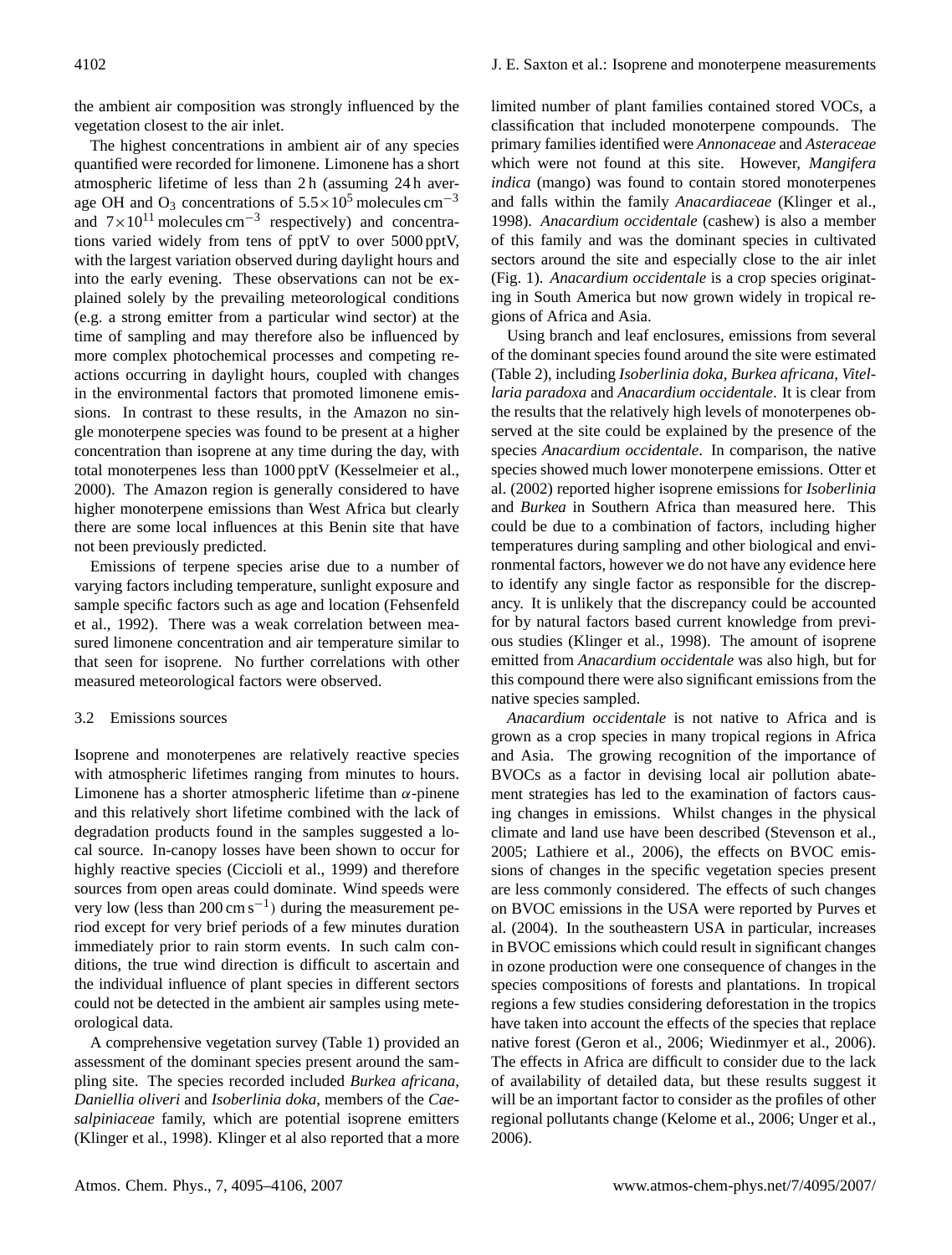**Table 2.** Emissions estimates for isoprene and monoterpenes from vegetation species found around Djougou, Benin. For *Isoberlinia doka* the range shown represents the results from measurements from three different leaves or branches of the same plant. The other measurements are based on sampling from a single leaf or branch. Results are expressed in ng (g dry weight)<sup>-1</sup> h<sup>-1</sup>.

|                        | <i>s</i> oprene | $\alpha$ -pinene | $\beta$ -pinene | p-cymene        | limonene        |
|------------------------|-----------------|------------------|-----------------|-----------------|-----------------|
| Isoberlinia doka       | $135 - 1800$    | $11.8 - 216$     | $<$ lod $-27.0$ | $<$ lod $-2.49$ | $<$ lod $-27.0$ |
| Burkea africana        | 475             | 4.98             | 0.663           | 0.981           | 1.66            |
| Vitellaria paradoxa    | 97              | 280              | 43              | 21              | 22              |
| Anacardium occidentale | 3570            | 19900            | 8800            | 11700           | 20400           |

**Table 3.** Terpene and sesquiterpene content of vegetation samples measured by direct thermal desorption. The monoterpenes and sesquiterpenes specifically named typically represent the 5 to 10 most abundant terpene compounds. Others include compounds that are not monoterpenes or sesquiterpenes, and those compounds that represent less than 0.1% of the peak area of the chromatogram. Amounts are expressed as a percentage of the total peak area of the chromatogram.

|                         | Monoterpenes           |       | Sesquiterpenes        |       | Others <sup>b</sup> |
|-------------------------|------------------------|-------|-----------------------|-------|---------------------|
| Anacardium occidentale  | $\alpha$ -pinene       | 5.10  | cedrene               | 4.06  | 35.00               |
|                         | camphene               | 0.43  | $\alpha$ -himachalene | 1.31  |                     |
|                         | p-cymene               | 13.18 | $\alpha$ -humulene    | 0.28  |                     |
|                         | limonene               | 8.47  | copaene               | 3.28  |                     |
|                         | $\alpha$ -phellandrene | 11.98 | $\alpha$ -neoclovene  | 1.56  |                     |
|                         | terpinolene            | 12.04 | $\alpha$ -muurolene   | 1.58  |                     |
|                         |                        |       | $\alpha$ -cadinene    | 4.51  |                     |
| Burkea africana         | none detected          |       | none detected         |       | 86.34               |
| Danielli oliveri        | $\alpha$ -pinene       | 0.43  | $\alpha$ -humulene    | 14.78 | 69.40               |
|                         |                        |       | $\alpha$ -cadinene    | 1.67  |                     |
| Isoberlinia doka        | camphene               | 0.79  | copaene               | 1.67  | 87.22               |
|                         | $\beta$ -pinene        | 5.11  | $\alpha$ -cadinene    | 1.10  |                     |
|                         |                        |       | calamenene            | 1.34  |                     |
| Parkia biglobosa        | $\alpha$ -pinene       | 4.41  | none detected         |       | 88.34               |
|                         | camphene               | 0.57  |                       |       |                     |
| Vitellaria paradoxa     | camphene               | 0.87  | copaene               | 0.90  | 92.47               |
|                         | $\beta$ -pinene        | 4.90  | $\alpha$ -cadinene    | 0.86  |                     |
| Andropogon gayanus      | $\alpha$ -pinene       | 0.48  | none detected         |       | 87.26               |
| Dactylotenium aegyptium | $\beta$ -pinene        | 3.03  | none detected         |       | 80.10               |

<sup>b</sup> Contains all other compounds found including monoterpenes and sesquiterpenes comprising a minor component of the sample.

## 3.3 Direct thermal desorption – stored terpene composition

Analysis of ambient air suggested that a wide variety of monoterpenes were produced by the vegetation sources found at the site. It is believed that temperature-only dependent terpene emissions arise from stored reservoirs of the compounds within the leaf structures (Kesselmeier and Staudt, 1999), unlike isoprene. Therefore the organic content of the biological matrix itself may mirror the monoterpene emssions from the vegetation species. No evidence of isoprene in the biological extractions was found, consistent with biosynthetic production and emission rather than storage. In contrast, analysis of leaf samples of the common woody and grassy species collected around the site highlighted several monoterpene and sesquiterpene compounds which were also

present in the ambient and canopy samples (Table 3). The presence of the sesquiterpene  $\alpha$ -copaene, which has a similar lifetime to limonene, in the *Anacardium occidentale* biological sample highlighted the possible emission of this species and comprehensive GC analysis identified such compounds in ambient air. The relative amount of sesquiterpenes:  $\alpha$ pinene was much higher in the biological samples compared to ambient air, potentially a result of a vapour pressure dependant partition from plant to atmosphere. For more reactive sesquiterpenes, losses during sampling may also become highly significant.

Although limonene was present in significant quantities in ambient air/enclosure samples, biological analysis indicated that there were many species with much shorter lifetimes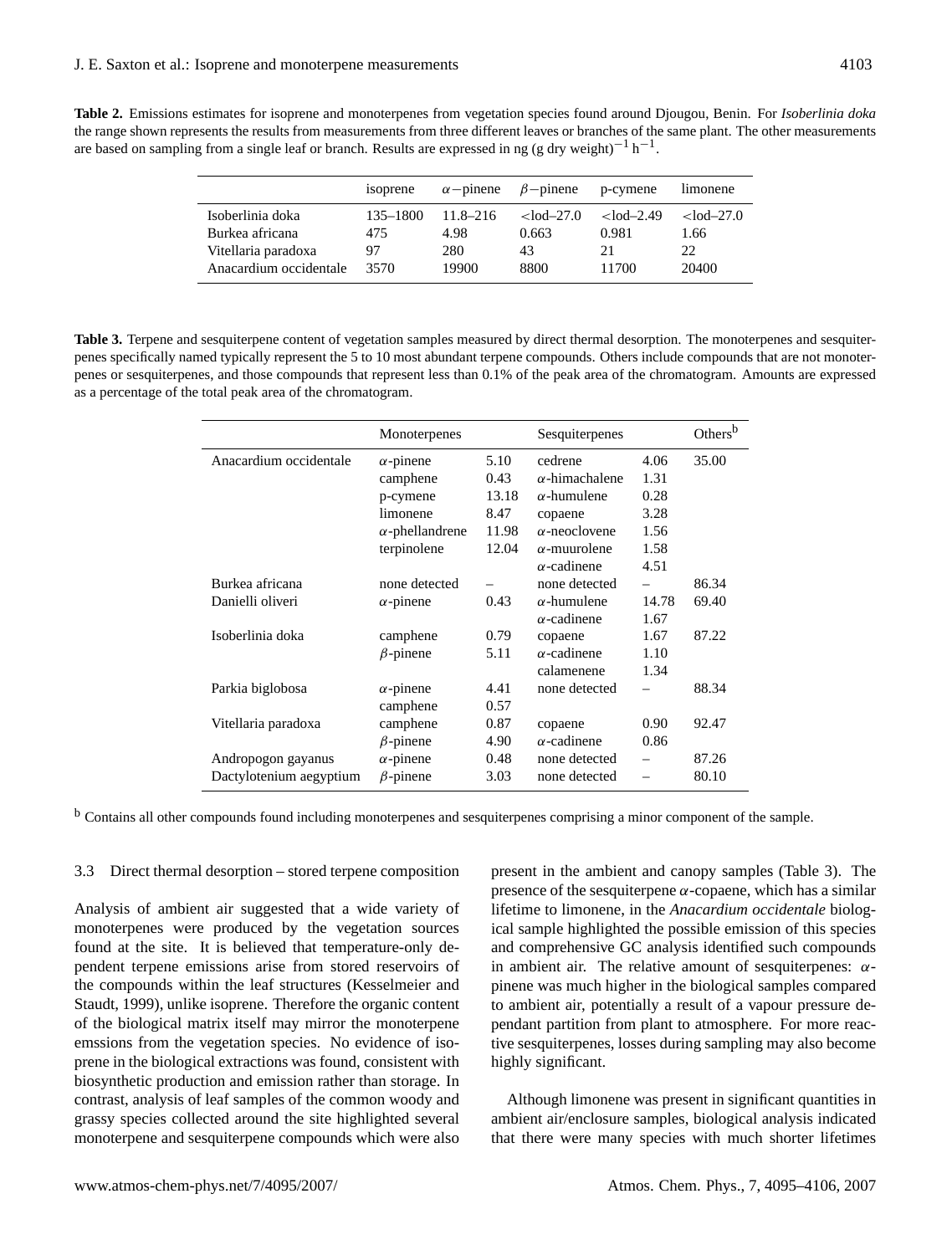(Calogirou et al., 1999) that would be difficult to detect in the ambient air samples due to the light winds and the distance between the inlet and the vegetation sources. The biological analysis indicated that very reactive terpenoid compounds including  $\alpha$ -phellandrene and  $\alpha$ -humulene were present stored within the woody species (particularly *Anacardium occidentale* and *Daniellia oliveri*) and were potentially available for emission. Table 3 highlights the most abundant monoterpenes and sesquiterpenes found in the analysed vegetation samples, present as 0.1% or more. For most tree species in Table 3, a substantial fraction of directly extractable organic material was not terpenoid in classification. This was common across all tree species and typically comprised light aldehydes (typically acetaldehyde, fufural, hexanal), long chain alkanes and fatty acids. Typically, between 30 and 50 volatile species in total were identified by GC in each sample. Di Carlo et al. (2004) showed that missing OH reactivity in rural forests increased with temperature and was consistent with underestimation of BVOC emission rates due to the presence of unknown BVOCs. Observations carried out by Holzinger et al. (2005) identified oxidation products present above a forest canopy that could be attributed to very reactive compounds. We used direct analysis of biological material as a route to probing the potential for very reactive emissions from vegetation. Since we studied the compounds "at source", short lifetime hydrocarbon terpenes were seen, however we did not observe their oxygenated degradation products in ambient air.

The biological sample analysis confirmed that *Anacardium occidentale* contained higher concentrations and a wider variety of identified monoterpene and sesquiterpene compounds compared to the native species. This agreed well with the leaf and branch emissions measurements in which fifteen unidentified compounds with terpenoid mass fragment characteristics were found in *Anacardium occidentale* compared to up to seven found in samples from *Isoberlinia doka*, *Vitellaria paradoxa* and *Burkea africana*.

## **4 Conclusions**

Measurements of isoprene and terpene compounds were carried out in a rural area of Benin, West Africa. These measurements have provided an insight into the BVOCs present in a region previously poorly characterised. Isoprene was the dominant species present and concentrations were consistent with expectations based on data from other parts of Africa and models. Concentrations of monoterpenes were generally lower than isoprene but high concentrations of limonene, exceeding isoprene concentrations in ambient air at times, were observed. Canopy measurements and analysis of emissions at the leaf and branch level showed that this could be attributed largely to a single source, *Anacardium occidentale*. Sesquiterpenes were detected but not quantified in ambient air. The contribution of these compounds to secondary organic aerosol formation is thought to be important and therefore further work to quantify these compounds is required.

We used direct thermal desorption to study volatile content of vegetation as a means to overcome problems of potential losses on emissions sampling. The presence of monoterpene and sesquiterpene compounds in biological material from two herbaceous and six woody species found at the site, including highly reactive compounds not seen in ambient air samples, was confirmed using this method. These compounds were generally limited to the woody plants but due to the possibility of biosynthetic production, more detailed in-situ emissions studies are required to allow an accurate assessment of all sources. The relative composition and strength of emissions was in agreement between cuvette/enclosure type measurements and those seen when the biological material was directly analysed.

The results presented here indicate that a non-native species *Anacardium occidentale* is a strong source of monoterpenes and possibly sesquiterpenes with emissions far greater than the surrounding native vegetation. Changes in the chemistry of the tropical region due to conversion to agricultural uses have largely been considered in the context of biomass burning. However, from the data shown here, there are clearly other effects of changing land use that should be considered when assessing impacts on regional atmospheric chemistry. The extent of replacement of indigenous species in tropical regions has been considerable in recent years. It is unknown what the extent of coverage for *Anacardium occidentale* was historically, is currently, or will be in the future, although there is evidence to suggest that over one third of land use in the Oueme basin incorporates *Anacardium oc-*cidentale in varying proportions<sup>[3](#page-9-0)</sup>. The implications for the effect on tropospheric chemistry of biogenic emissions from Africa are significant when the increase in anthropogenic pollutants from urban areas in the region is considered.

*Acknowledgements.* This work was supported by NERC (NE/B505570/1). The support of A. Mariscal of the Aérologie Laboratory and T. El-Fahem and A. Borgstedt of IRD for assistance with logistical matters in Benin is gratefully acknowledged. J. E. Saxton, A. C. Lewis and J. H. Kettlewell would also like to thank J. Hamilton and N. Watson for helpful discussions on adsorption tube analysis using GC-TOF/MS and GCxGC-TOF/MS. Based on a French Initiative, AMMA was built by an international scientific group and is currently funded by a large number of agencies, especially from France, UK, U.S. and Africa. It has been the beneficiary of a major financial contribution from the European Community's Sixth Framework Research programme. Detailed information on scientific coordination and funding is available on the AMMA international web site [http://www.amma-international.org.](http://www.amma-international.org)

<span id="page-9-0"></span><sup>3</sup>GOCE-CT-2003-505401 RIVERTWIN A regional model for integrated water management in twinned river basins, D15: Soil information system for the Oueme basin, [http://www.rivertwin.de/](http://www.rivertwin.de/Publications&Reports.htm) [Publications&Reports.htm](http://www.rivertwin.de/Publications&Reports.htm)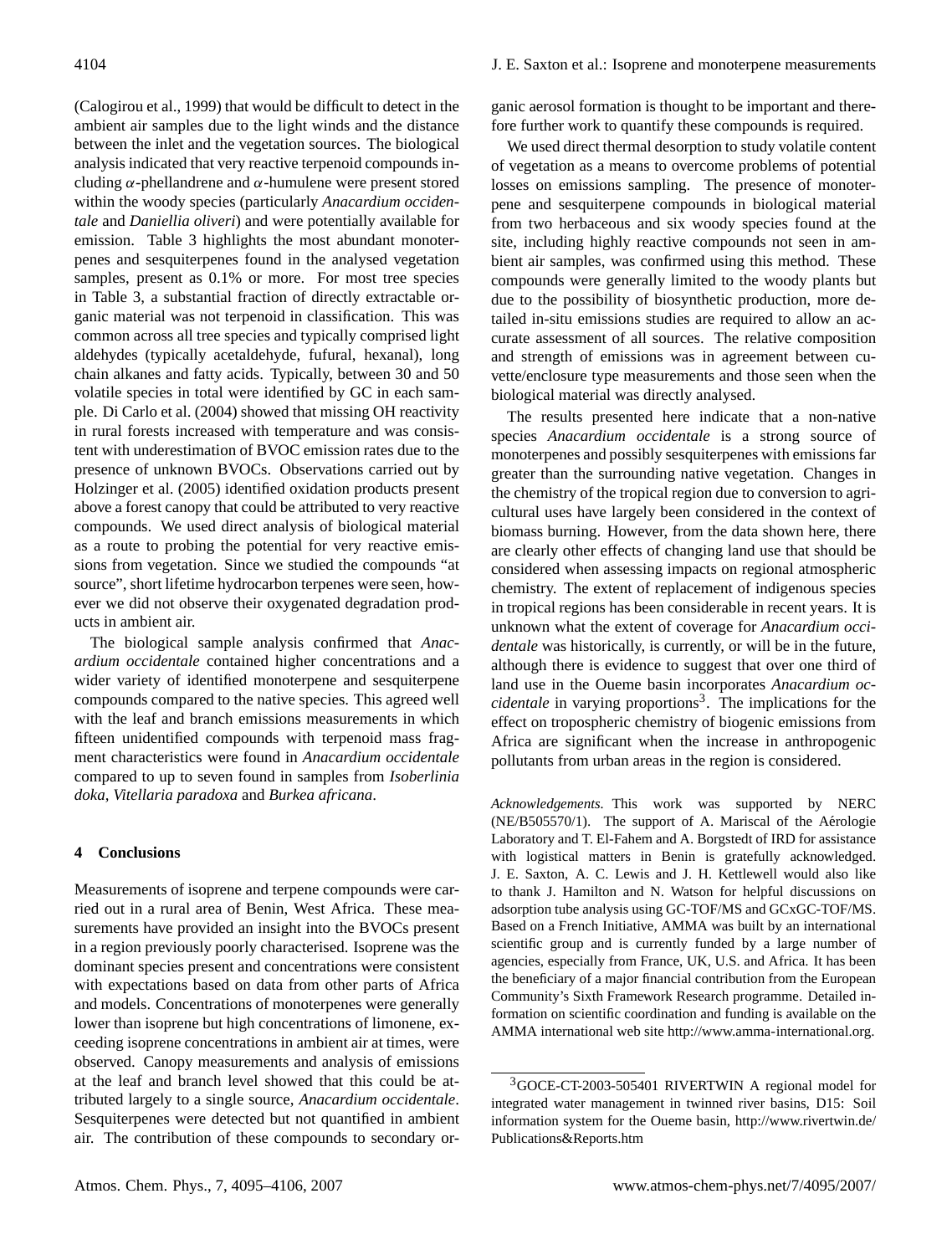#### Edited by: A. Hofzumahaus

#### **References**

- Andreae, M. O. and Crutzen, P. J.: Atmospheric aerosols: Biogeochemical sources and role in atmospheric chemistry, Science, 276(5315), 1052–1058, 1997.
- Atkinson, R. and Arey, J.: Gas-phase tropospheric chemistry of biogenic volatile organic compounds: a review, Atmos. Environ., 37, S197–S219, 2003.
- Cachier, H., Buatmenard, P., Fontugne, M., and Rancher, J.: Source Terms and Source Strengths of the Carbonaceous Aerosol in the Tropics, J. Atmos. Chem., 3(4), 469–489, 1985.
- Calogirou, A., Larsen, B. R., and Kotzias, D.: Gas-phase terpene oxidation products: a review, Atmos. Environ., 33(9), 1423– 1439, 1999.
- Ciccioli, P., Brancaleoni, E., Frattoni, M., Di Palo, V., Valentini, R., Tirone, G., Seufert, G., Bertin, N., Hansen, U., Csiky, O., Lenz, R., and Sharma, M.: Emission of reactive terpene compounds from orange orchards and their removal by within-canopy processes, J. Geophys. Res.-Atmos., 104(D7), 8077–8094, 1999.
- Delmas, R. A., Druilhet, A., Cros, B., Durand, P., Delon, C., Lacaux, J. P., Brustet, J. M., Serca, D., Affre, C., Guenther, A., Greenberg, J., Baugh, W., Harley, P., Klinger, L., Ginoux, P., Brasseur, G., Zimmerman, P. R., Gregoire, J. M., Janodet, E., Tournier, A., Perros, P., Marion, T., Gaudichet, A., Cachier, H., Ruellan, S., Masclet, P., Cautenet, S., Poulet, D., Biona, C. B., Nganga, D., Tathy, J. P., Minga, A., Loemba-Ndembi, J., and Ceccato, P.: Experiment for Regional Sources and Sinks of Oxidants (EXPRESSO): An overview, J. Geophys. Res.-Atmos., 104(D23), 30 609–30 624, 1999.
- Di Carlo, P., Brune, W. H., Martinez, M., Harder, H., Lesher, R., Ren, X. R., Thornberry, T., Carroll, M. A., Young, V., Shepson, P. B., Riemer, D., Apel, E., and Campbell, C.: Missing OH reactivity in a forest: Evidence for unknown reactive biogenic VOCs, Science, 304(5671), 722–725, 2004.
- Fehsenfeld, F., Calvert, J., Fall, R., Goldan, P., Guenther, A. B., Hewitt, C. N., Lamb, B., Liu, S., Trainer, M., Westberg, H., and Zimmerman, P.: Emissions of volatile organic compounds from vegetation and the implications for atmospheric chemistry, Global Biogeochem. Cy., 6(4), 389–430, 1992.
- Fuentes, J. D., Lerdau, M., Atkinson, R., Baldocchi, D., Bottenheim, J. W., Ciccioli, P., Lamb, B., Geron, C., Gu, L., Guenther, A., Sharkey, T. D., and Stockwell, W.: Biogenic Hydrocarbons in the Atmospheric Boundary Layer: A Review, B. Am. Meteorol. Soc., 81(7), 1537–1575, 2000.
- Geron, C., Owen, S., Guenther, A., Greenberg, J., Rasmussen, R., Bai, J. H., Li, Q.-J., and Baker, B.: Volatile organic compounds from vegetation in southern Yunnan Province, China: Emission rates and some potential regional implications, Atmos. Environ., 40, 1759–1773, 2006.
- Graedel, T. E.: Terpenoids in the Atmosphere, Rev. Geophys., 17(5), 937–947, 1979.
- Greenberg, J. P., Guenther, A. B., Madronich, S., Baugh, W., Ginoux, P., Druilhet, A., Delmas, R., and Delon, C.: Biogenic volatile organic compound emissions in central Africa during the Experiment for the Regional Sources and Sinks of Oxidants (EX-

PRESSO) biomass burning season, J. Geophys. Res.-Atmos., 104(D23), 30 659–30 671, 1999.

- Guenther, A., Hewitt, C. N., Erickson, D., Fall, R., Geron, C., Graedel, T., Harley, P., Klinger, L., Lerdau, M., Mckay, W. A., Pierce, T., Scholes, B., Steinbrecher, R., Tallamraju, R., Taylor, J., and Zimmerman, P.: A Global-Model of Natural Volatile Organic-Compound Emissions, J. Geophys. Res.- Atmos., 100(D5), 8873–8892, 1995.
- Guenther, A., Karl, T., Harley, P., Wiedinmyer, C., Palmer, P. I., and Geron, C.: Estimates of global terrestrial isoprene emissions using MEGAN (Model of Emissions of Gases and Aerosols from Nature), Atmos. Chem. Phys., 6, 3181–3210, 2006, [http://www.atmos-chem-phys.net/6/3181/2006/.](http://www.atmos-chem-phys.net/6/3181/2006/)
- Guenther, A. B., Monson, R. K., and Fall, R.: Isoprene and Monoterpene Emission Rate Variability - Observations with Eucalyptus and Emission Rate Algorithm Development, J. Geophys. Res.-Atmos., 96(D6), 10 799–10 808, 1991.
- Guenther, A. B., Zimmerman, P. R., Harley, P. C., Monson, R. K., and Fall, R.: Isoprene and Monoterpene Emission Rate Variability – Model Evaluations and Sensitivity Analyses, J. Geophys. Res.-Atmos., 98(D7), 12 609–12 617, 1993.
- Holzinger, R., Lee, A., Paw, K. T., and Goldstein, A. H.: Observations of oxidation products above a forest imply biogenic emissions of very reactive compounds, Atmos. Chem. Phys., 5, 67– 75, 2005,

[http://www.atmos-chem-phys.net/5/67/2005/.](http://www.atmos-chem-phys.net/5/67/2005/)

- Kavouras, I. G., Mihalopoulos, N., and Stephanou, E. G.: Formation of atmospheric particles from organic acids produced by forests, Nature, 395(6703), 683–686, 1998.
- Kavouras, I. G., Mihalopoulos, N., and Stephanou, E. G.: Formation and gas/particle partitioning of monoterpenes photo- oxidation products over forests, Geophys. Res. Lett., 26(1), 55–58, 1999.
- Kelome, N. C., Leveque, J., Andreux, F., Milloux, M. J., and Oyede, L. M.: C-4 plant isotopic composition (delta C-13) evidence for urban CO2 pollution in the city of Cotonou, Benin (West Africa), Sci. Total Environ., 366(2–3), 439–447, 2006.
- Kesselmeier, J., Kuhn, U., Wolf, A., Andreae, M. O., Ciccioli, P., Brancaleoni, E., Frattoni, M., Guenther, A., Greenberg, J., Vasconcellos, P. D., de Oliva, T., Tavares, T., and Artaxo, P.: Atmospheric volatile organic compounds (VOC) at a remote tropical forest site in central Amazonia, Atmos. Environ., 34(24), 4063– 4072, 2000.
- Kesselmeier, J. and Staudt, M.: Biogenic volatile organic compounds (VOC): An overview on emission, physiology and ecology, J. Atmos. Chem., 33(1), 23–88, 1999.
- Klinger, L. F., Greenberg, J., Guenther, A., Tyndall, G., Zimmerman, P., M'Bangui, M., and Moutsambote, J. M.: Patterns in volatile organic compound emissions along a savanna-rainforest gradient in central Africa, J. Geophys. Res.-Atmos., 103(D1), 1443–1454, 1998.
- Kuhn, U., Rottenberger, S., Biesenthal, T., Wolf, A., Schebeske, G., Ciccioli, P., Brancaleoni, E., Frattoni, M., Tavares, T. M., and Kesselmeier, J.: Isoprene and monoterpene emissions of Amazonian tree species during the wet season: Direct and indirect investigations on controlling environmental functions, J. Geophys. Res.-Atmos., 107(D20), 8071, doi:10.1029/2001JD000978, 2002.
- Lacaux, J. P., Delmas, R. A., Cros, B., Lefeivre, B., and An-